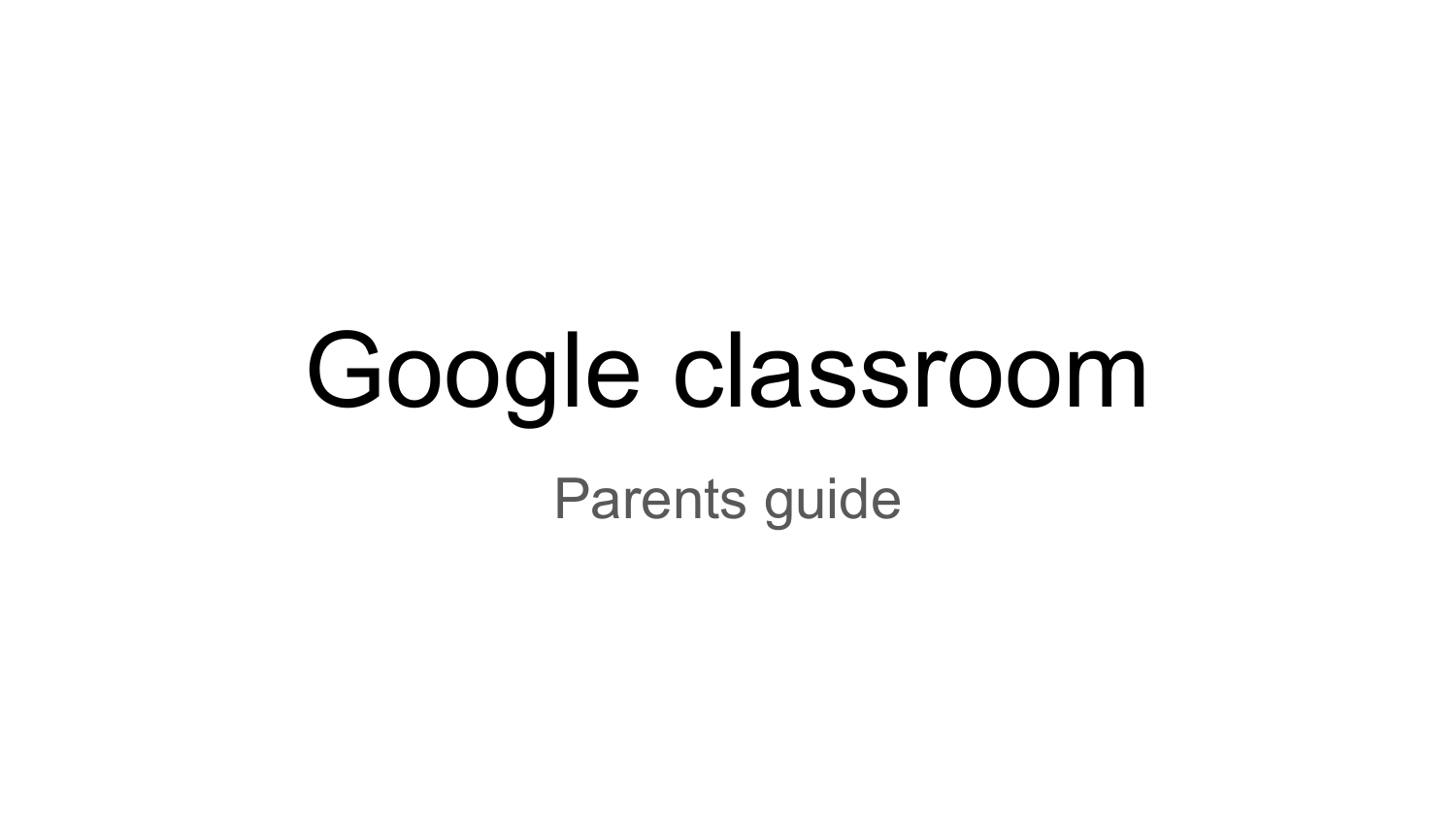# Logging on

To access google classroom you need to use the 'Google Chrome' Web browser. This may be already installed on your device, if not it will need to be downloaded.

This is what the Google Chrome icon looks like:

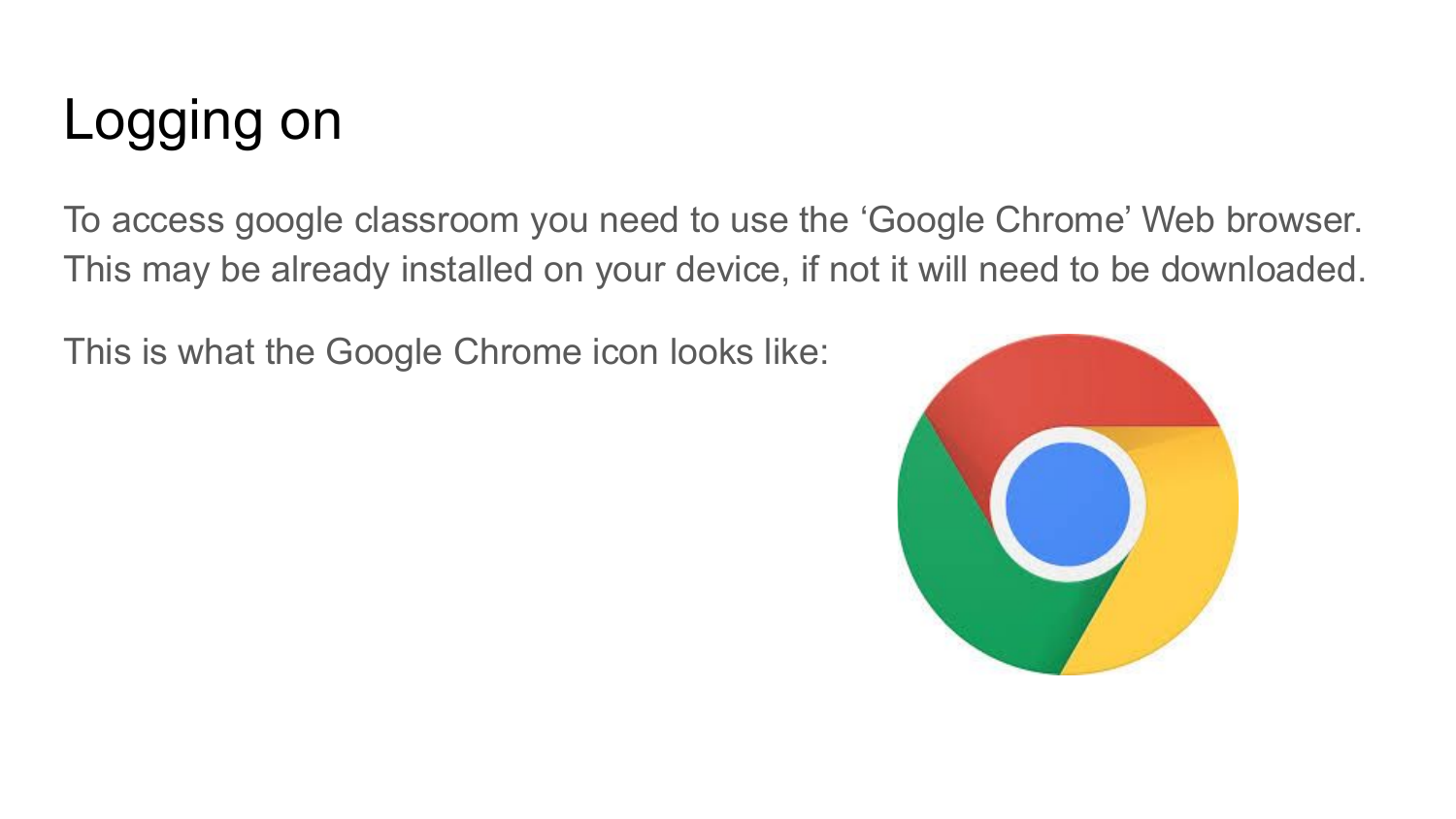# Logging on

Students will need to log on to google chrome using their school email address as shown here.

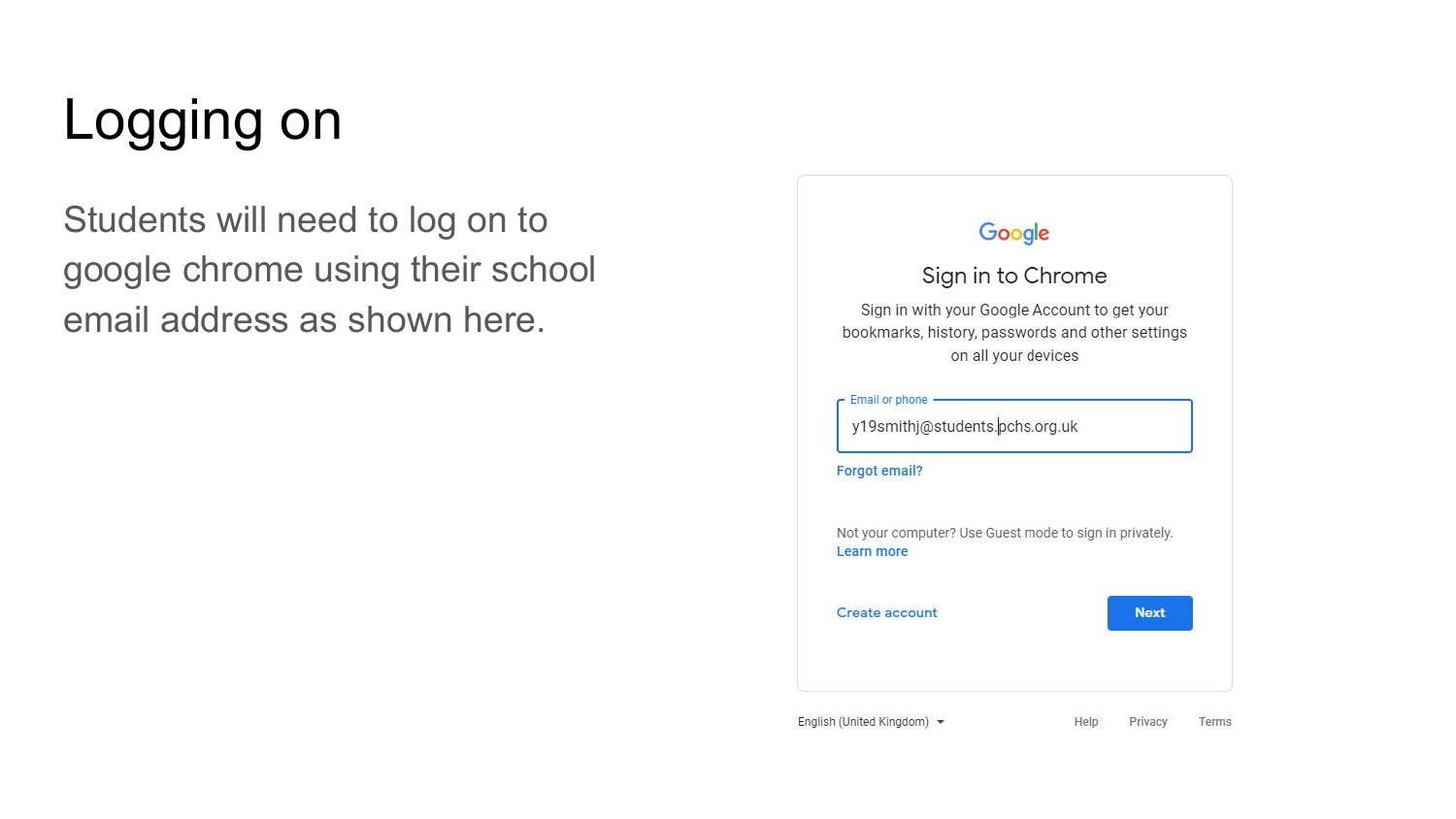### Accessing Google classroom

To access google classroom students need to select the app icon at the top right hand side of the webpage

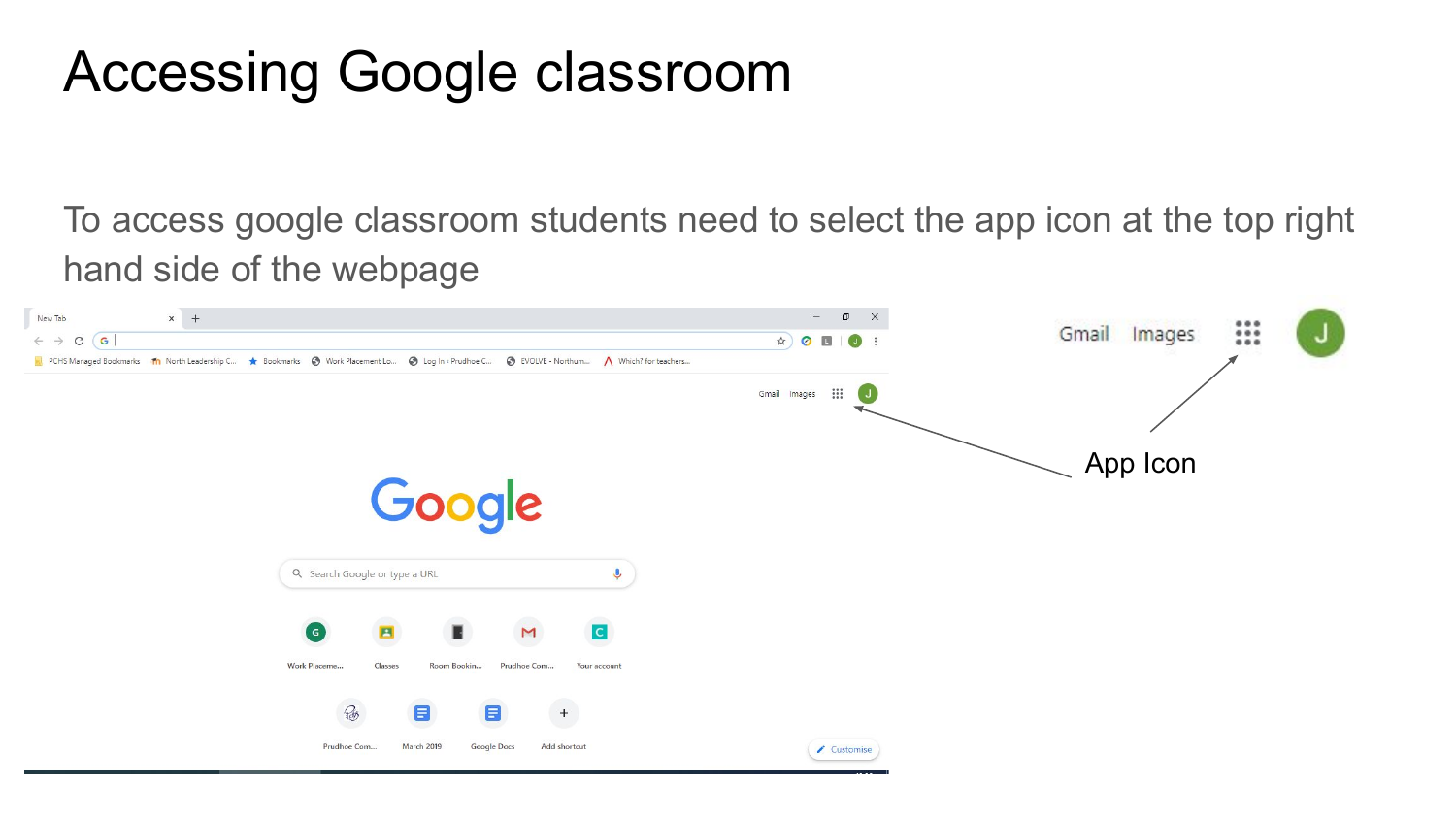### Accessing google classroom

From the drop down list select the google classroom icon.

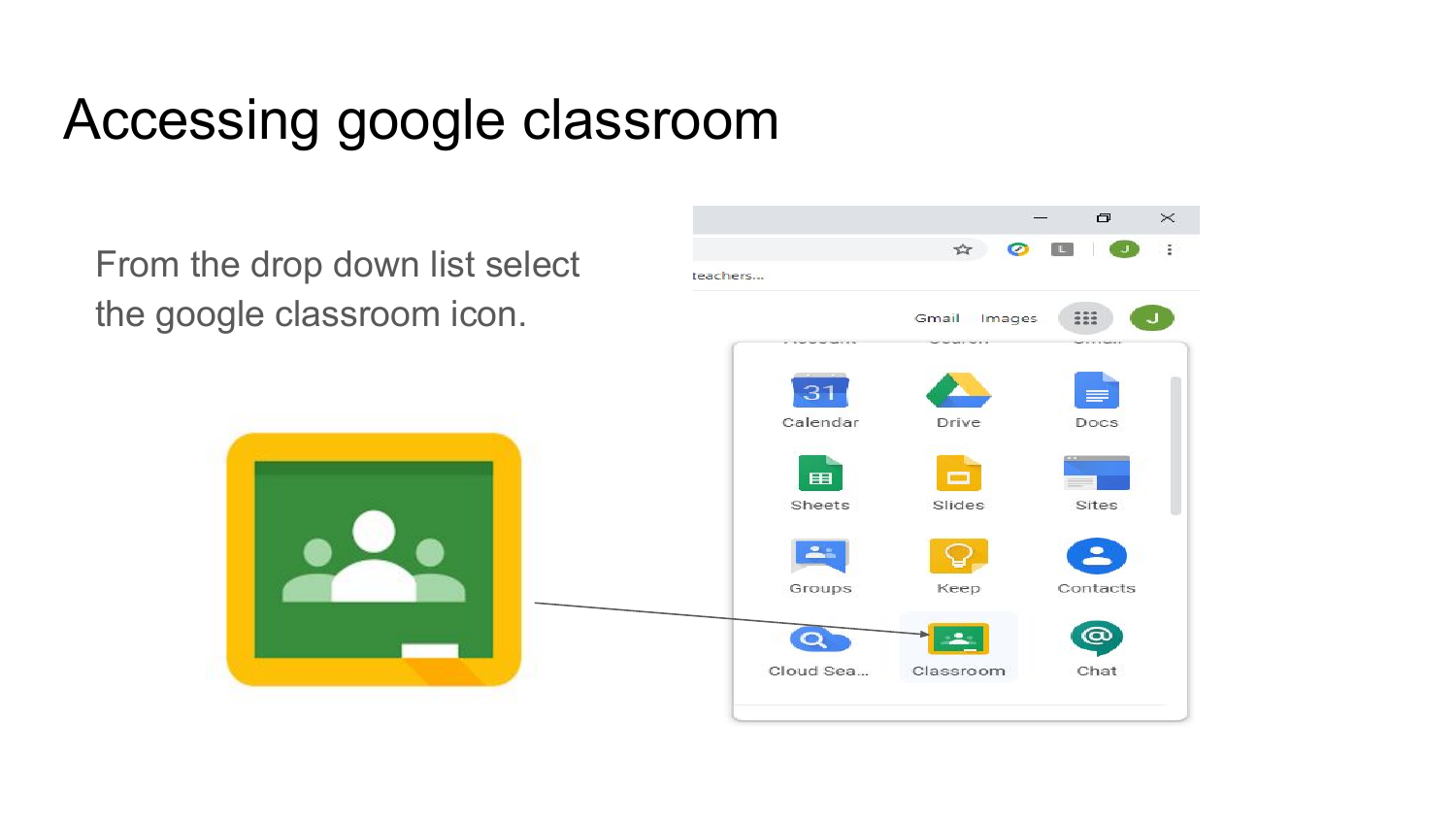### Google classroom home screen

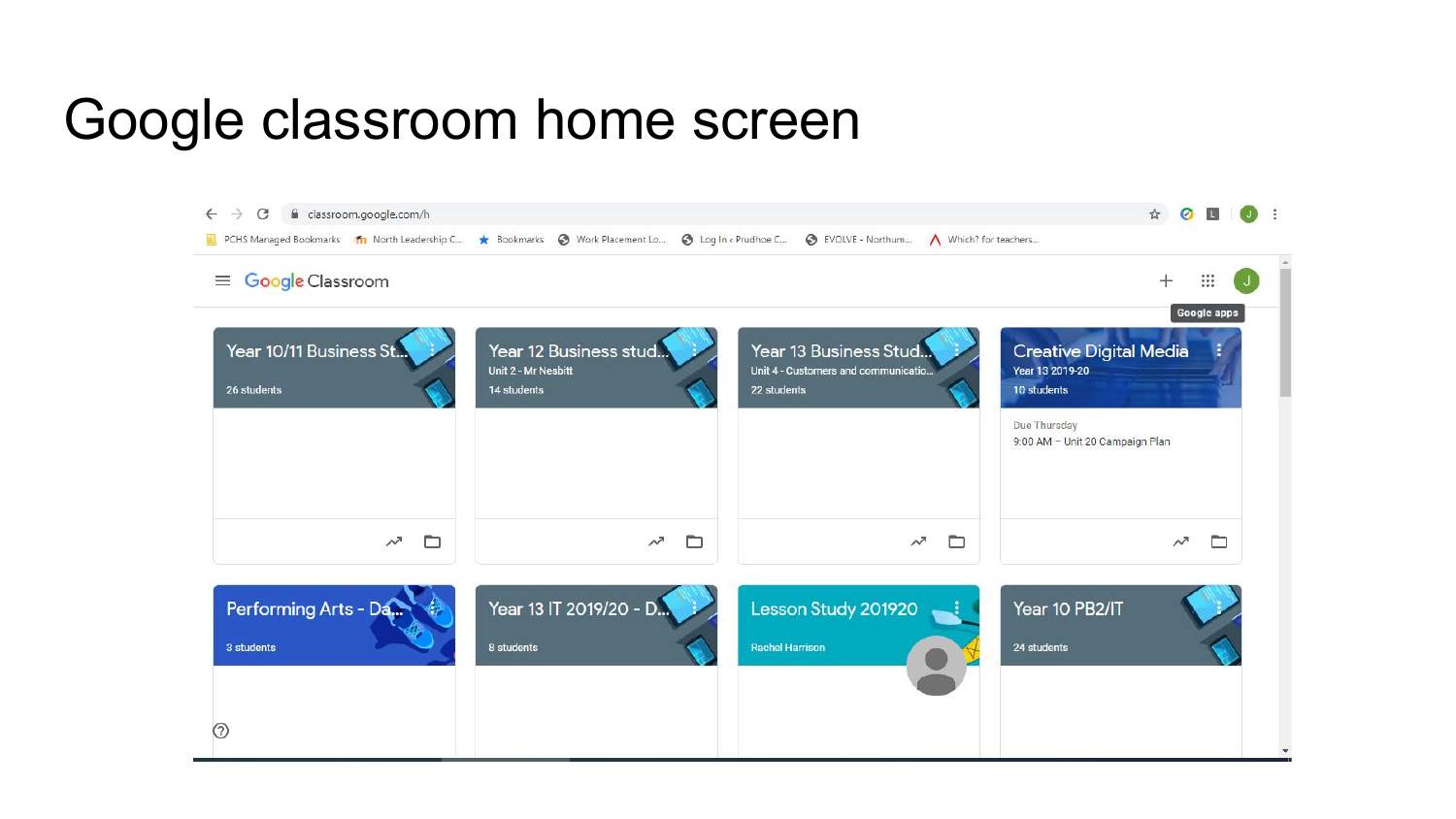# Joining classes

Click on the + symbol at the top right hand of the screen. Then select join class.

Type in the classroom code in the space provided.

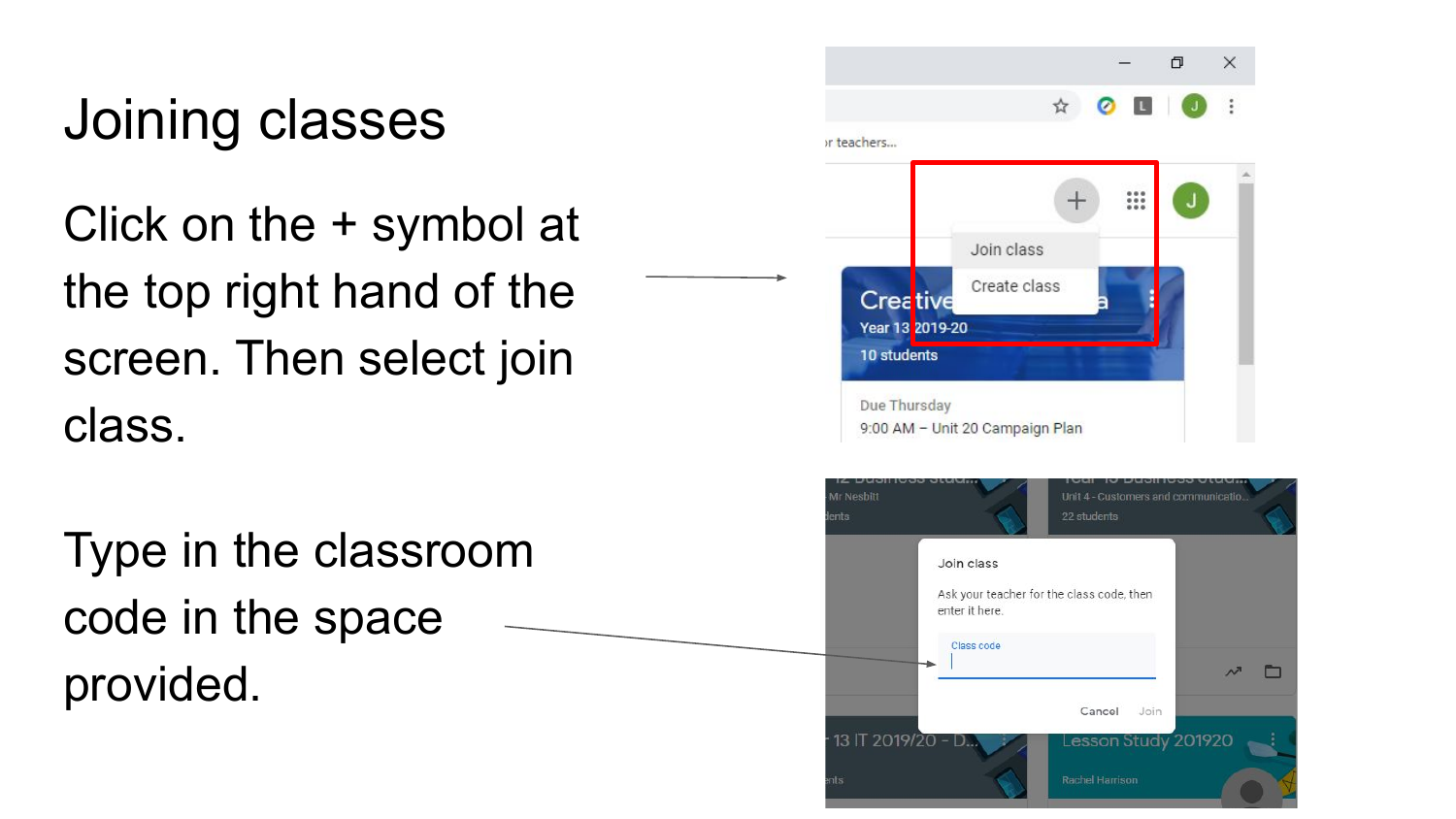#### Accessing work inside a Google Classroom.

#### Simply click on any google classroom to enter it.

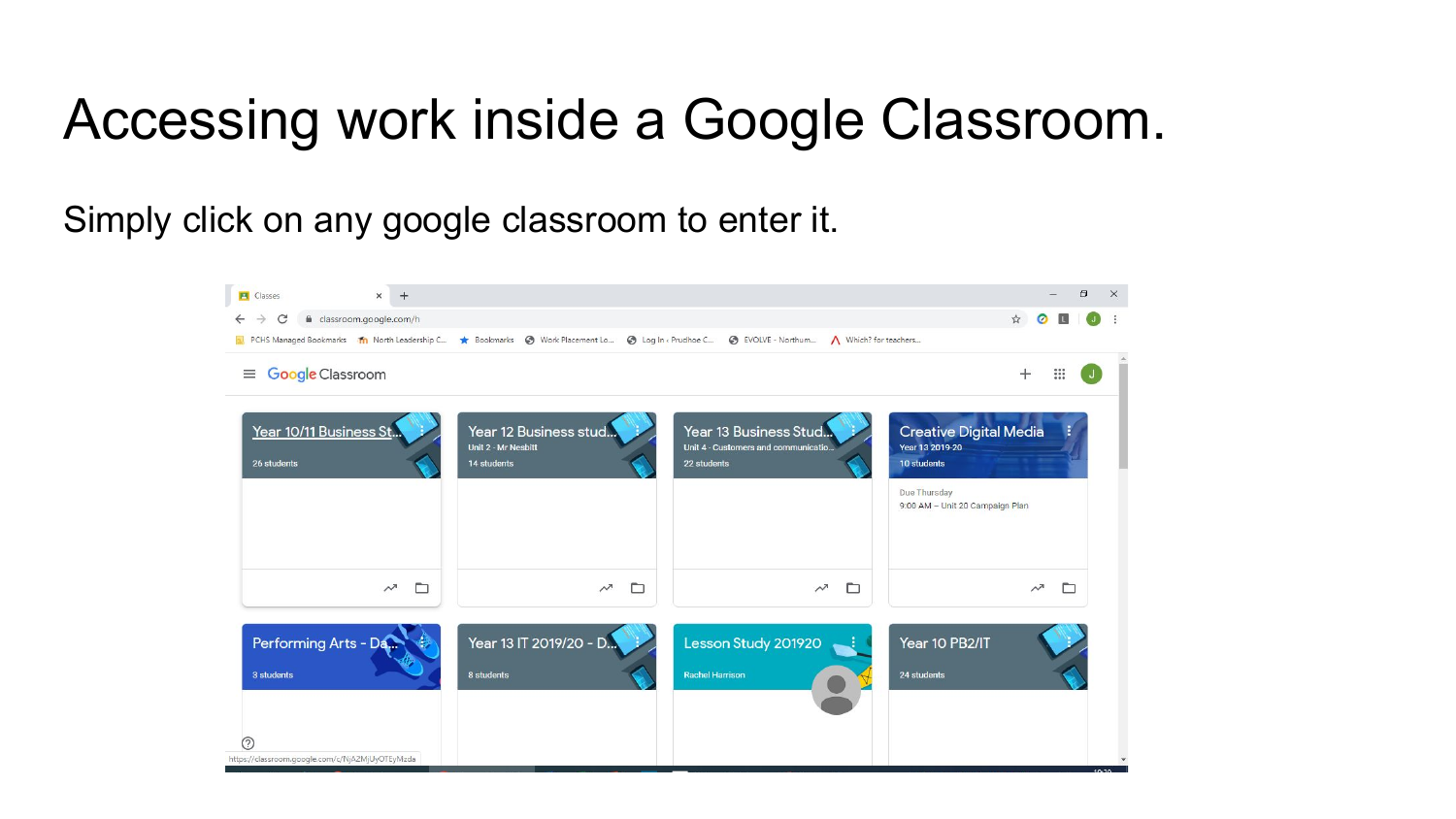